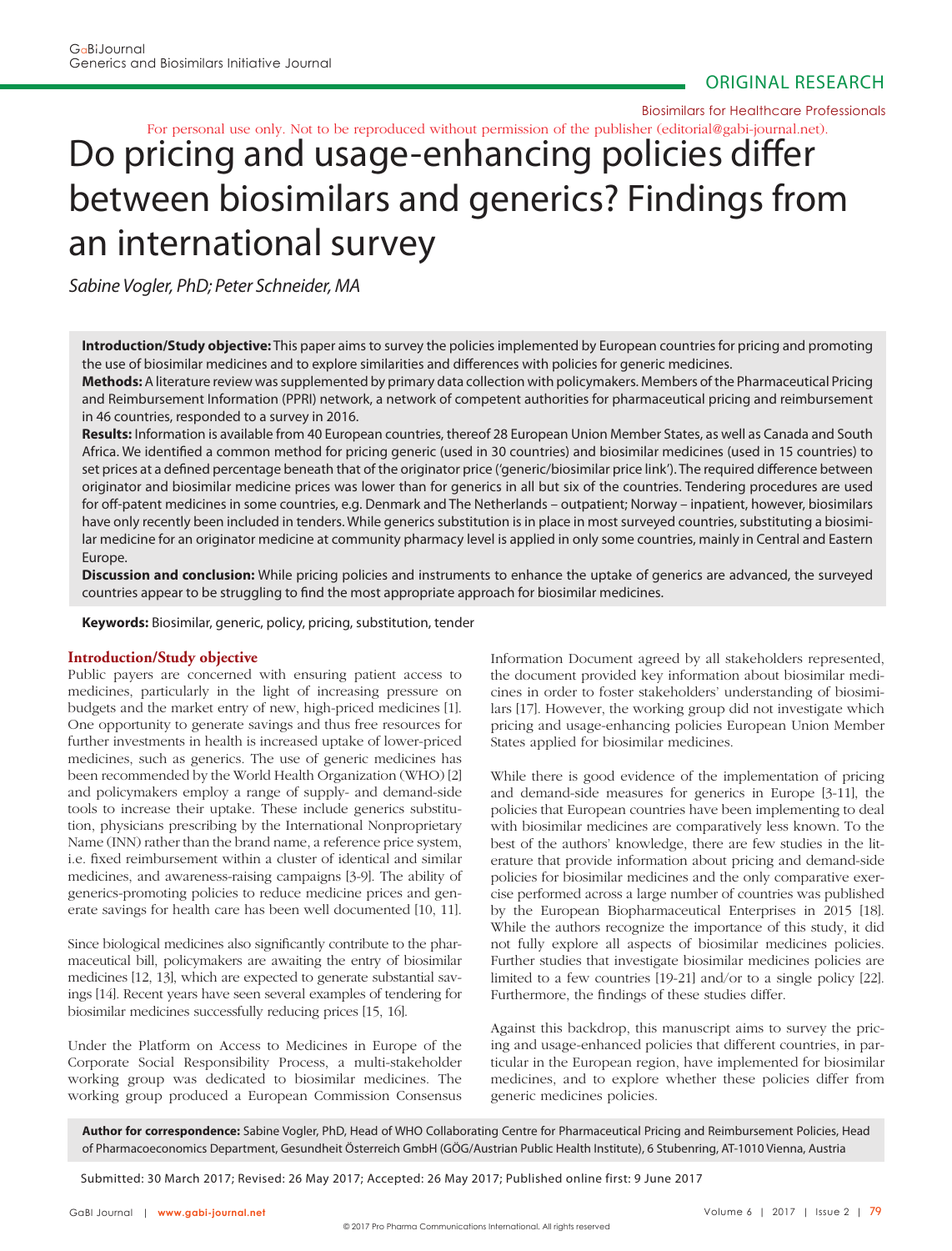# **Methods**

We conducted a survey with the members of the Pharmaceutical Pricing and Reimbursement Information (PPRI) network [23]. This is a network of competent authorities for pharmaceutical pricing and reimbursement in 46 countries, thereof 43 European countries. It should be noted that European countries are those as defined by WHO [24], and thus include countries such as Israel, Kazakhstan and Kyrgyzstan.

We prepared questions about the status of generic and biosimilar medicines policies. We explored the pricing policies for generics and biosimilars, in particular regarding possible regulation linking the generic and/or biosimilar price to the originator price. We surveyed whether INN prescribing and substitution by generic and biosimilar medicines was permitted, and whether it was mandatory. We also aimed to identify further specific pricing policies, e.g. tendering.

While the focus of this survey was on policies for biosimilar medicines, we also aimed to survey, or validate, information on generic medicines policies in order to explore possible differences between policies for the two medicine groups.

As far as possible, we pre-filled the questionnaire with information available to us, through previous research and literature review. This was predominantly only possible in the field of generics. Respondents from the competent authorities were invited to provide, or validate, information on biosimilar and generic medicines policies valid in the first quarter of 2016.

We sent the survey to the PPRI network members on 7 January 2016, requesting their responses by 19 January 2016. A friendly reminder was sent before the deadline, and a further personalized reminder that was focused on key questions was sent on 11 February 2016. Preliminary results were presented and discussed during a meeting with PPRI network members on 28 April 2016, where any misunderstandings could be clarified. In response to this discussion, we created a revised version of the questionnaire, which was circulated for validation on

30 May 2016. During the survey, respondents were encouraged to reply and clarification was sought in the case of answers that raised additional questions. On 1 August 2016, the survey was officially closed and the results were shared with participants. An uncompleted version of the revised questionnaire, i.e. without pre-filled answers, is available in the Annex.

While this survey with the PPRI network was the key survey tool, where considered appropriate we added relevant information from the literature (indicated by references).

# **Results**

## **Response rate**

We received responses from 36 of the 43 European PPRI members, as well as Canada and South Africa. Replies from the European region were provided by 25 of the 28 EU Member States (no data received from Ireland, Italy and Luxembourg) plus Albania, Belarus, Iceland, Israel, Kazakhstan, Kyrgyzstan,

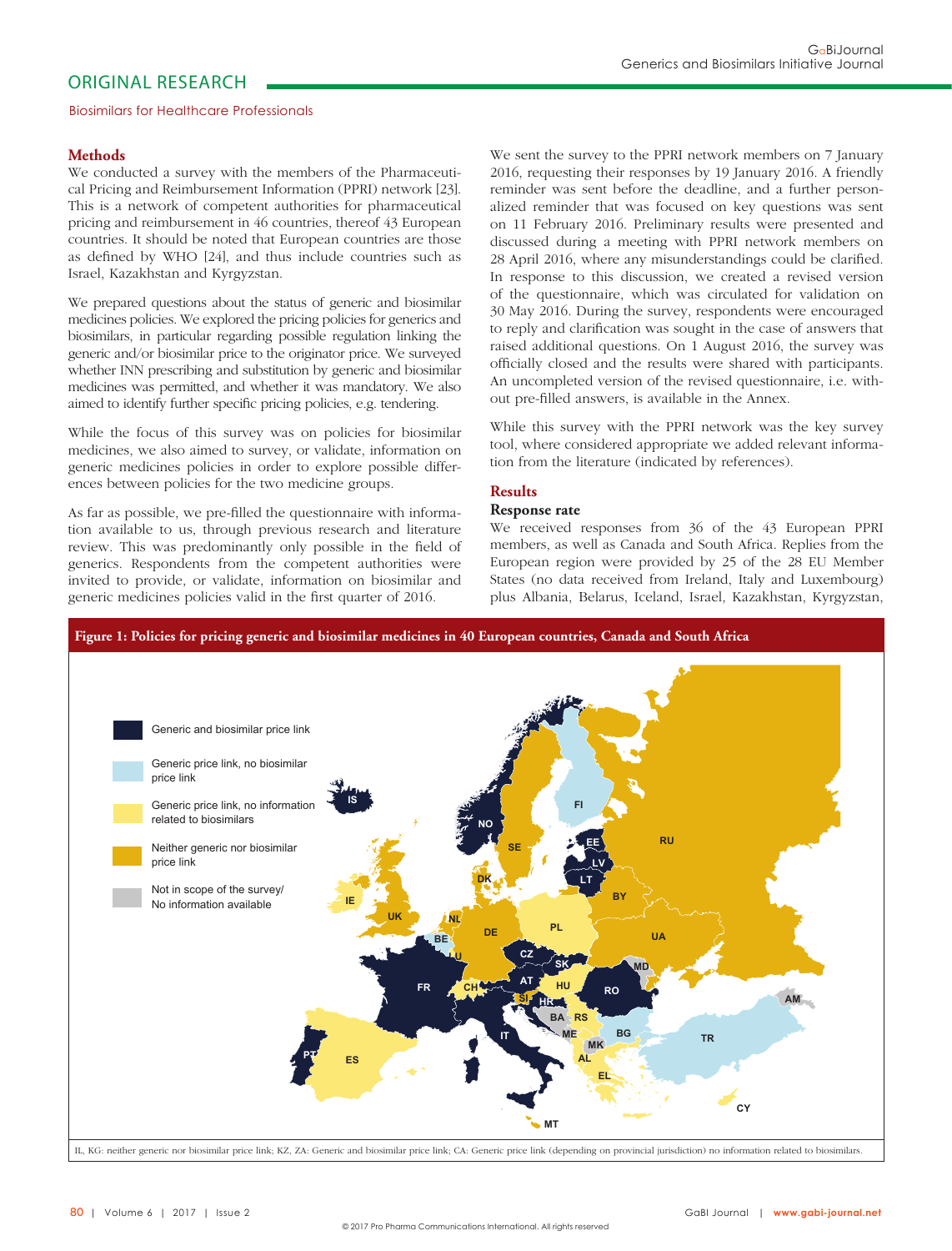#### Biosimilars for Healthcare Professionals

Norway, Russia, Serbia, Turkey and Ukraine. Data from the missing three EU Member States and Switzerland were added, wherever possible, from literature and previous PPRI network queries on related topics. As a result, this manuscript includes information from 40 European countries, Canada and South Africa.

# **Pricing policies**

Several countries apply a pricing policy that sets the price of follower products in relation to the price of the originator medicine. For generics, this is called 'generic price link'. It is a commonly used practice that is applied in 30 of the 42 surveyed countries. Fifteen countries reported that they also apply such a strategy for biosimilar medicines. These are Austria, the Baltic States, Croatia, the Czech Republic, France, Iceland, Italy, Kazakhstan, Norway, Portugal, Romania, Slovakia and South Africa. Four 'generic price link' countries (Belgium, Bulgaria, Finland and Turkey) informed us that they do not apply a price-link policy for biosimilars. A further 10 European countries and Canada apply a generic price link but did not report whether they also use this policy for pricing biosimilar medicines.

In most of the countries that apply a generic and biosimilar price link, the price difference between the originator medicine and the biosimilar is, sometimes considerably, lower than that between originator and generic medicine. This implies that biosimilar medicines tend to have higher prices. For instance, in the Czech Republic the first generic drug must be priced 32% below that

of the originator, whereas the price of the first biosimilar must only be 15% lower than the originator. Six countries (Austria, Iceland, Italy, Kazakhstan, Latvia and South Africa) apply the same price link for generic and biosimilar medicines. However, the design of this link is heterogeneous. In Italy for example, a Decree was passed that treats generics and biosimilars in the same way in the procedure of reimbursement. Both can automatically be reimbursable and classify for the same reference group as their originator, if the price proposed by the respective marketing authorization holder is favourable to the Italian Health Service. Austria (at the time of the survey, for information on further developments see the Discussion paragraph) and Latvia, on the contrary, have defined a percentage threshold under which the first follower – either generic or biosimilar – must be priced (48% and 30%, respectively), and percentage rates of how much the prices of further 'followers' must be lower than of previous generics or biosimlars. In Iceland, the price link is calculated based on the maximum wholesale price allowed for generic and biosimilar medicines. Figures 1 and 2 describe price-link policies for biosimilars and generics, including price differences.

Some countries in the survey described the use of tendering to procure biosimilars. Iceland and the UK for instance have been tendering for medicines, including biosimilars, in the inpatient sector. In Denmark, all medicines (including biosimilars) for the inpatient sector are procured by a national procurement agency (AMGROS) which is owned by the five 'health regions' [25]. The

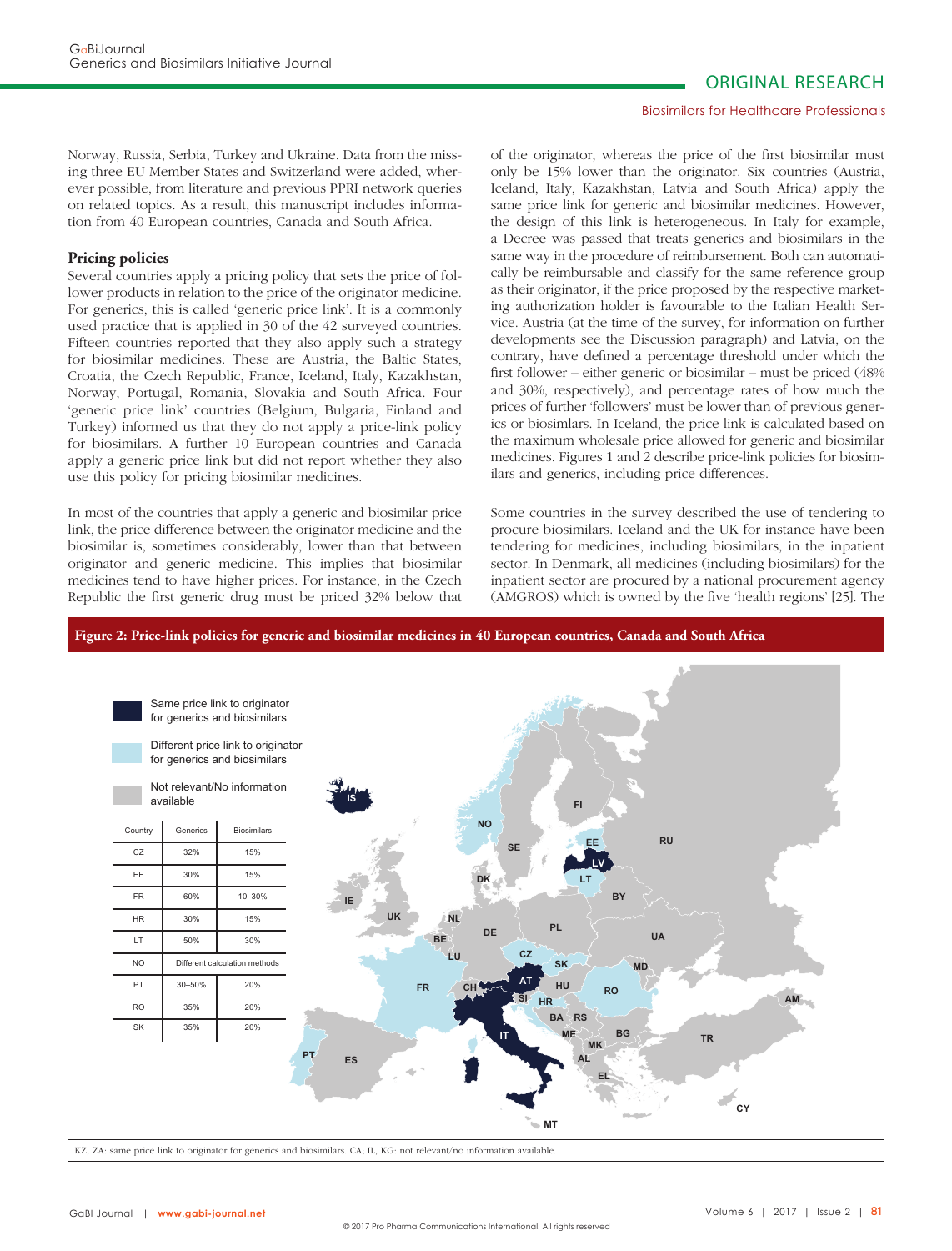#### Biosimilars for Healthcare Professionals

Norwegian Drug Procurement Cooperation is responsible for purchasing medicines for public hospitals through annual tender processes. To ensure the acceptance of the awarded products, the results of the tender process and recommendations are presented by an expert group to affected stakeholders (industry, patient organizations, doctors) [26]. A similar approach is applied in Italy, however, in a decentralized manner; 20 Italian Regional Health Authorities (RHA) are responsible for planning healthcare services and allocating financial resources. All RHAs have established an organization for purchasing goods and services and two of them (Emilia-Romagna and Tuscany) additionally appointed a separate authority for procuring medicines. Various tenders for off-patent biologicals are conducted at regional levels [27]. In Spain, a pilot project of centralized procurement was reported to have taken place for the glycoprotein hormone and anaemia treatment erythropoietin (EPO).

Tendering in the outpatient sector is particularly used to procure for 'public functions', e.g. vaccines, centralized procurement in emergency situations such as pandemics [28]. Cyprus and Malta, both countries in which pharmaceutical services are provided separately by a public and a private sector, procure medicines (including biosimilars) for the public sector through tendering [29-31]. Some European countries have introduced tenders or tender-like systems in the outpatient sector; public payers launch tender calls for medicines that have generic (same active ingredient) or therapeutic alternatives. The lowest bidder will be either awarded the contract to supply the whole market or will be granted a preferential position on the reimbursement list, e.g. through higher coverage. Such a policy is applied in The Netherlands, where through the 'preferential pricing policy' health insurers tender for the lowest-priced off-patent medicine [28, 32, 33]. However, biosimilar medicines were only recently included in the tenders, and only by a limited number of insurers [25]. A tender-like procedure is also applied in the Danish off-patent outpatient market, which also includes biosimilar medicines. In their system, pharmaceutical companies submit bi-monthly price bids and the lowest-priced medicines are selected for full reimbursement within a two-week period [25, 33-36].

#### **Demand-side measures to encourage biosimilar uptake**

Prescribing by INN is a measure enforced by doctors that supports the uptake of generics as well as biosimilars. INN prescribing is in place in 35 European countries, Canada and South Africa, and is mandatory in 14 of the surveyed countries. It is only in Austria, Denmark, Serbia and Sweden that prescription by INN is not permitted, see Figure 3.

Another key demand-side measure to enhance the uptake of off-patent medicines is to allow community pharmacists to substitute the originator medicine with an off-patent medicine. Generics substitution is a commonly used practice. It is applied in 37 of the 42 countries (it is not permitted in Austria, Bulgaria, Denmark, Luxembourg and Serbia), and mandatory in

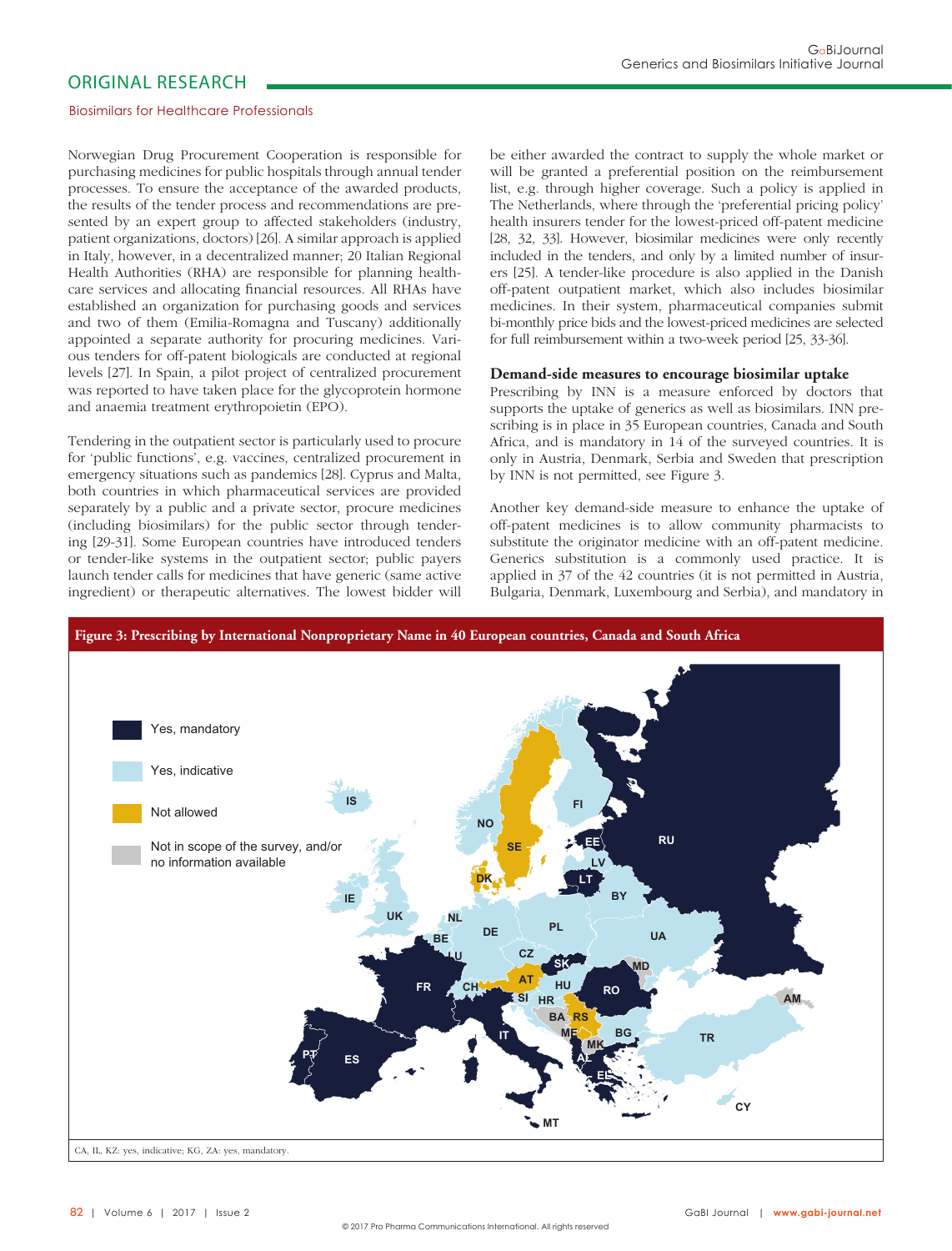#### Biosimilars for Healthcare Professionals

15 countries. In contrast, substitution of biosimilar medicines is only in place in some, mainly Central and Eastern European countries: Belarus, Cyprus, Czech Republic, Estonia, France, Iceland, Israel, Kazakhstan, Latvia, Malta, The Netherlands, Poland, Russia, Slovakia, Slovenia and Turkey. In some countries, e.g. Latvia, the substitution of an originator medicine by a biosimilar has not been explicitly implemented, but INN prescribing is obligatory and the medicine of the lowest price must be dispensed in the pharmacy, e.g. Latvia. There is usually no specific legal basis for biosimilar substitution; no law explicitly prohibited biosimilar substitution. In France, biosimilar substitution was introduced by the Social Insurance Law at the beginning of 2014 but is not yet in practice. Other countries reported opposition to biosimilar substitution by some stakeholders. In the Czech Republic for example, the Chamber of Pharmacists recommended against biosimilar substitution.

## **Discussion**

Pricing and reimbursement policies for biosimilar medicines, as for generics, are embedded in the overall pricing and reimbursement framework. Policies for biosimilar medicines might be expected to be similar to those for generics, yet our survey showed that this is the case for only some policies and varies by country.

With regard to pricing of generic and biosimilar medicines, there are, in principle, two different approaches: to allow free pricing for off-patent medicines, and to allow for competition. The incentive for pharmaceutical manufacturers to offer low prices is to achieve higher market shares, since the lowest-priced medicines are likely to obtain more public funding and/or be recommended to pharmacists, doctors and patients. Reimbursement strategies, such as a reference price system or tendering for off-patent medicines, likely support competition.

An alternative policy is price regulation, typically in the form of a price link, whereby the price of a generic or biosimilar medicine is determined in relation to the originator price. This pricing policy appears to be commonly applied for generic medicines, even in combination with external price referencing (international price comparison) in several countries including Belgium, Hungary, Poland and Spain. In some countries, a price-link policy is applied for biosimilars as well. All countries that apply the price-link policy for biosimilar medicines do the same for generics. The survey showed, however, that several countries with a price-link policy for generics do not have one for biosimilar medicines. While four generic price link countries explicitly advised that they do not apply a price link for biosimilars, other countries with a generic price-link policy did not respond to the question about the use of price linkage for biosimilars. This suggests that legislation on this issue has not yet been decided, likely due to the novelty of the topic.

In 2016, a few countries, e.g. Austria, South Africa, did not apply specific pricing regulation for biosimilar medicines. They used

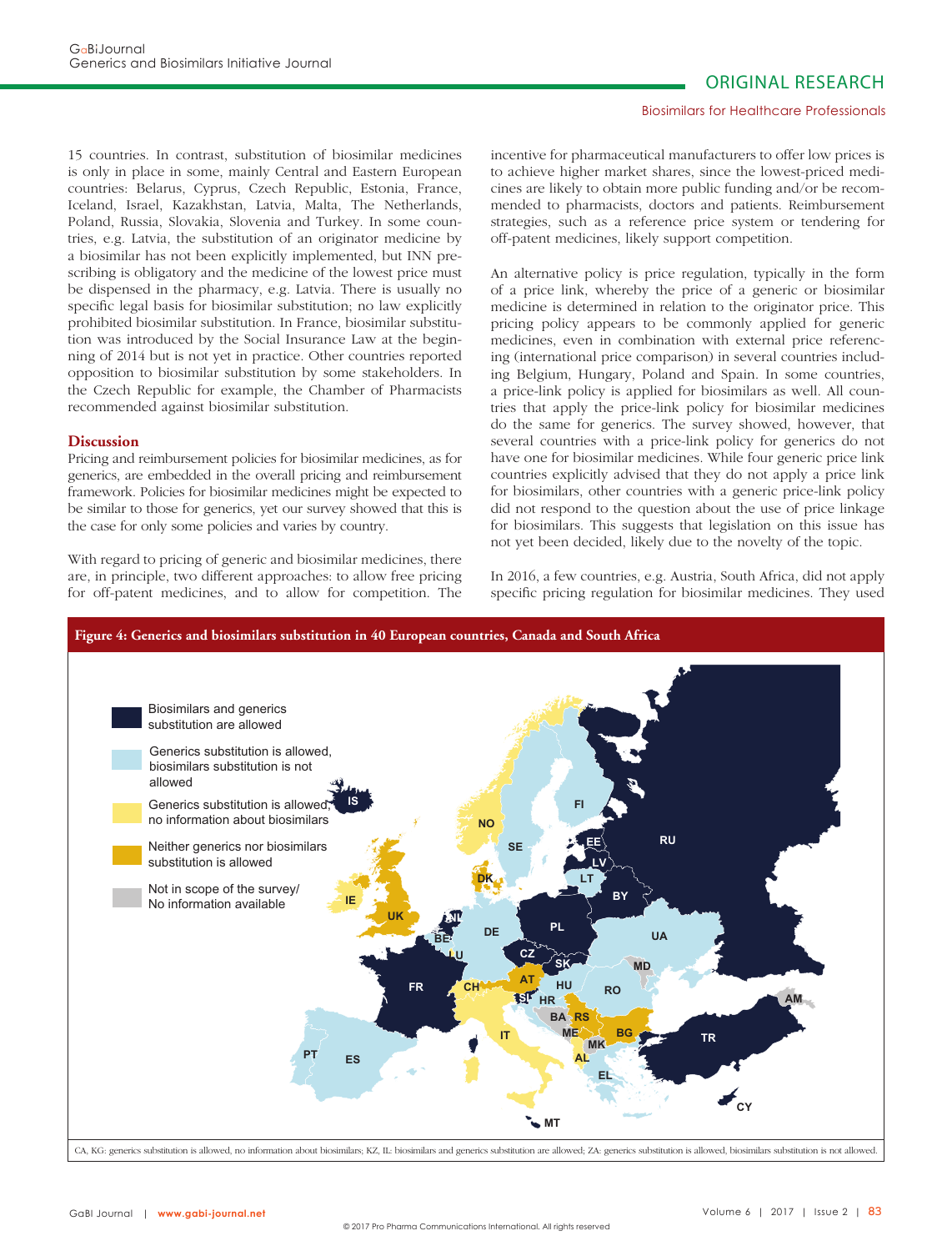#### Biosimilars for Healthcare Professionals

the same procedures for all off-patent medicines, whether or not these medicines were generics or biosimilars (in Austria, for instance, legislation valid at the time of the survey referred only to 'follower products'). Furthermore, the required price difference between the originator and follower medicine did not distinguish between biosimilars and generics in these countries. In most countries, however, the price difference was lower for the originator-biosimilar pair compared to the originator-generic pair. This indicates that competent authorities in these countries grant comparatively higher prices to biosimilar medicines.

Few large-scale price comparisons include biosimilar medicines, and therefore information about the impact of the two approaches for pricing biosimilars (price link versus competition) is not available. For generics, an illustrative study of selected active ingredients [37] showed that countries that base their pricing policy for generic medicines on competition tend to have a larger price difference between the originator and the generic medicine, and generics prices are often (but not consistently) lower [7, 38-41].

Overall, tendering appears to be an effective instrument to generate savings for public payers. Norway for example, reported huge discounts for biosimilar infliximab (minus 72% in 2015) [26]. Research into biosimilar tenders by regions of Italy revealed that for 191 analyzed lots referring to three off-patent biologicals (somatropin, epoetin and filgrastim) mentioned in 24 tenders performed between 2008 and 2012, the price of filgrastim and epoetin dropped considerably, whereas the price of somatropin remained steady. Somatropin had the lowest mean number of competitors  $(1.16)$ , while filgrastim had the highest  $(2.75)$  [16]. Both Norway and Italy applied tenders targeted at biological and biosimilar medicines in the hospital sector. This is in line with the results of the EBE study on pricing and reimbursement policies for biological medicines, which showed that, while biological medicines are subject to tenders in several European countries, these are hospital tenders in the majority of cases [18]. Despite evidence of its effectiveness, tendering has rarely been applied for biosimilar medicines in the outpatient sector. Dutch health insurers are experienced in tendering for off-patent medicines but have traditionally refrained from including biosimilars in their tenders [42, 43]. Only recently have some Dutch insurers started launching tenders for biosimilars [25]. According to Dutch respondents, this is to be seen in the light of physician reluctance towards biosimilar medicines; while switching from the originator to a biosimilar medicine is allowed and would be appreciated by the competent authorities, it is not yet common practice.

However, pricing is only one aspect of encouraging generics and biosimilars use. Policies are also required that ensure the use of lower-priced medicines instead of higher-priced originator medicines. It is of key importance that patients trust generics and biosimilars; otherwise, they will insist on receiving the originator medicines even if they must pay more. Health professionals such as doctors and pharmacists play a key role in this respect, as their contributions in some countries such as Germany and Norway have shown [15, 44]. Health professionals must themselves understand the value of generics and biosimilars in order to communicate it to the patients. Thus, education and possibly incentives for health professionals are needed [45].

Much debate has centred around interchangeability and switching from originator medicines to biosimilars. Recent studies have been launched to prove the safety of switches [46], such as the NOR-SWITCH study, whose preliminary results suggest that a switch from originator infliximab to biosimilar infliximab is safe [47].

The Australian government announced in early 2015 that biosimilar medicines can be substituted by pharmacists based on the clinical recommendations of the Pharmaceutical Benefits Advisory Committee. The same rules that apply to generics also hold for biosimilars, and pharmacists are permitted to substitute any biosimilar medicine for an originator product, in the absence of clinical evidence to the contrary [48]. In Europe, however, biosimilar substitution has not been widely implemented, despite advanced generic medicines substitution. Countries that allow biosimilar substitution (or, at least, do not explicitly prohibit it) have been confronted with opposition by pharmacists and doctors.

It is important to note the limitations to this survey study. It concerns a new area for which data are scarce, and knowledge is limited. Since in many cases the literature does not provide conclusive information, we used primary data from members of the PPRI network, who are experts in the field of pharmaceutical pricing and reimbursement. However, we experienced a lower response rate to some of the specific questions related to biosimilar medicines. This could be a reflection of the novelty of the area for which specific policies are yet to be defined. Due to the novelty of the topic, terminology was not fully clear to all respondents, e.g. the distinction between switching by doctors and substitution by pharmacists. We addressed these challenges by providing definitions, arranging a debate of preliminary findings during a face-to-face meeting and organizing a second round of the survey based on a slightly revised questionnaire. We also aimed to validate responses using the literature, although this was not possible in several cases due to a lack of information or contradictions between sources, e.g. information on biosimilar substitution. This makes it difficult for us to discuss our findings in the light of existing literature. Further, our findings are not comprehensive. For instance, we did not survey the 'switch climate' or regulations for switches in different countries, as we felt that existing research had already covered these areas. The findings refer to the situation at the time of the survey (Spring 2016); in the meantime, changes in legislation might have occurred (as with the price-link policy in Austria, for instance, when in April 2017 different percentage rates for the price difference of the originator-biosimilar pair and of the originator-generic pair were introduced). Finally, this research is descriptive, and does not assess the possible impacts of policies on biosimilar prices or uptake.

Despite these limitations, we believe that our study provides interesting and updated results. Apart from the EBE study published in the same journal [18], this is the sole recent study that considers biosimilar and generic medicines policies across a large number of countries, including several non-European nations. The study also provides value by surveying both generic and biosimilar medicines, allowing a comparison between these two groups of medicines. Such a comparison has not been provided by past studies, including the above-mentioned [18], which only focused on biological and biosimilar medicines. The broad focus of our study (generic and biosimilar medicines policies)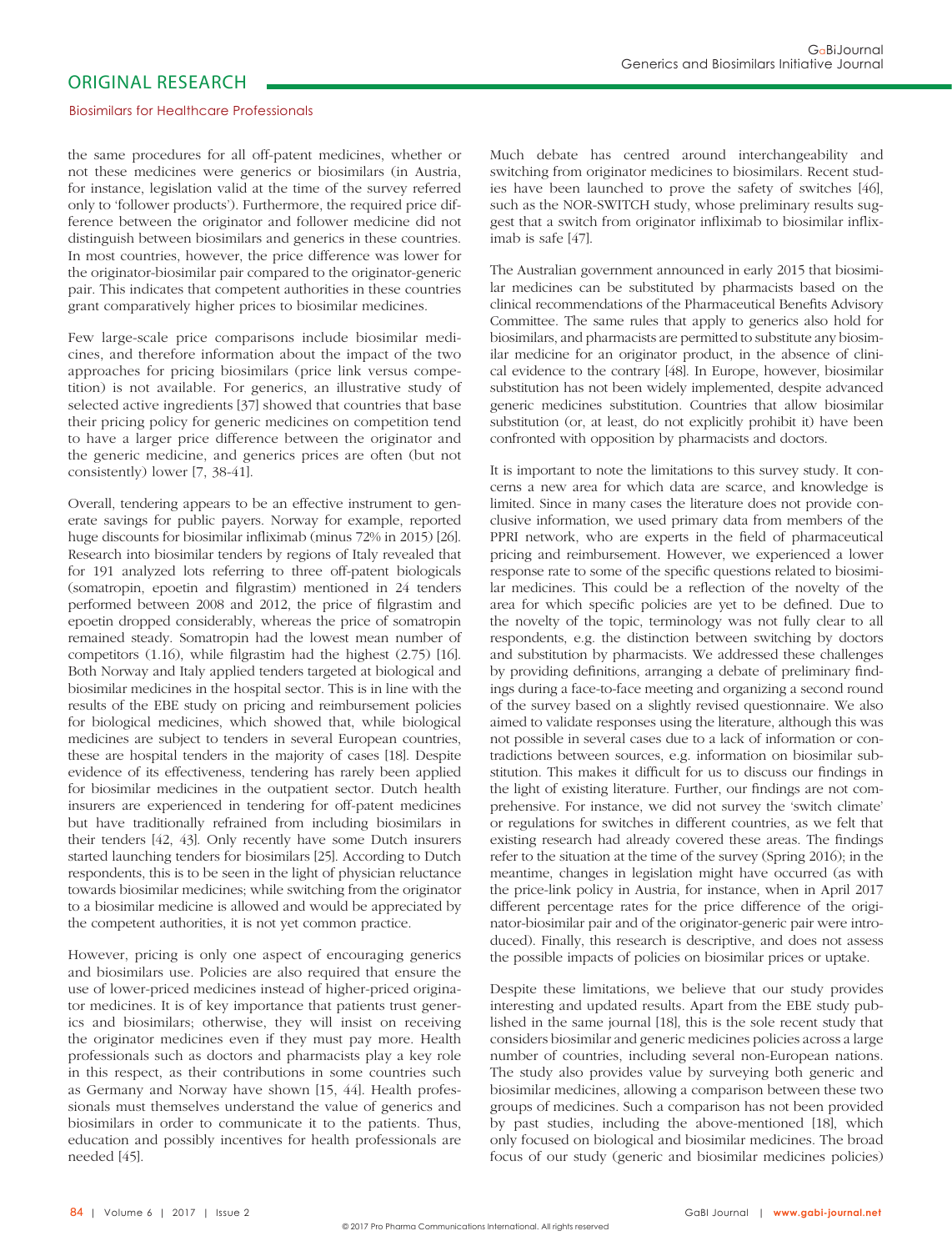offers novel information. Due to the novelty of the topic, it is difficult to compare our findings with those of other research.

#### **Conclusion**

This study provides information about pricing policies and demand-side measures to enhance the uptake of biosimilar medicines for over 40 countries and compares them to practices applied for generics. Some aspects surveyed here have not been previously discussed in the literature.

Overall, the study shows that European countries have made good use of available policies for pricing generics and enhancing their uptake. However, with regard to biosimilar medicines, policymakers in several countries appear to be struggling to identify the most appropriate approach. Indeed, in many countries, pricing and usage-enhancing policies for biosimilars have not yet been defined. Policymakers do not always apply instruments that have been successfully implemented for generics to biosimilar medicines. The reluctance to do so might result from opposition to biosimilar medicines expressed by some stakeholder groups, such as physicians.

There is a need for further research to investigate the possible impacts of biosimilar medicines policies on prices, uptake and expenditure. Given the ongoing development of policies for biosimilar medicines, such studies need to be designed with a long-term perspective. Descriptive surveys, such as this manuscript, on policies and practices will help to inform such impact assessments.

# **For patients**

Biosimilar medicines have the potential to increase patient access to medicines. Their prices are lower than those of originator medicines, which help to make biological medicines more affordable. Biosimilar medicines contribute to reduced pharmaceutical expenditure and thus free financial resources, ultimately allowing a greater number of patients to be treated. Policymakers are called upon to introduce policies for the pricing, funding and promotion of biosimilar medicines in order to take advantage of these benefits. However, successful implementation of pharmaceutical policies related to biosimilar medicines, as described in this article, requires patients' understanding and acceptance. This research aims to contribute to patient knowledge in this area.

#### **Country abbreviations**

AL: Albania; AT: Austria; BE, Belgium; BG: Bulgaria; BY: Belarus; CA: Canada; CH: Switzerland; CY: Cyprus; CZ: Czech Republic; DE: Germany; DK: Denmark; EE: Estonia; EL: Greece; ES: Spain; FI: Finland; FR: France; HR: Croatia; HU: Hungary; IE: Ireland; IL: Israel; IS: Iceland; IT: Italy; KG: Kyrgyzstan; KZ: Kazakhstan; LT: Lithuania; LU: Luxembourg; LV: Latvia; MT: Malta; NL: The Netherlands; NO: Norway; PL: Poland; PT: Portugal; RS: Republic of Serbia; RU: Russia; RO: Romania; SE: Sweden; SI: Slovenia; SK: Slovakia; TR: Turkey; UA: Ukraine; UK: United Kingdom; ZA: South Africa.

#### **Acknowledgements**

Contributors: The authors thank their colleagues Ms Nina Zimmermann and Ms Margit Gombocz in the Pharmaceutical Pricing and Reimbursement Information (PPRI) Secretariat for their support in the data collection of the survey. Furthermore, we gratefully acknowledge the answers to the survey provided by PPRI network members.

Funders: No funding was received for writing this manuscript. The Austrian Federal Ministry of Health and Women's Affairs financially supports the Pharmaceutical Pricing and Reimbursement Information (PPRI) Secretariat.

Prior presentations: Preliminary results related to one aspect of the presented research (pricing policies for biosimilar medicines) were presented at the ISPOR 19th Annual European Congress in Vienna, Austria, 31 October – 2 November 2016.

**Funding source:** The authors gratefully acknowledge the support of the Austrian Federal Ministry of Health and Women's Affairs to the Austrian Public Health Institute for running the PPRI (Pharma ceutical Pricing and Reimbursement Information) Secretariat that is managed by the authors and colleagues. The members of the PPRI network (competent authorities for pharmaceutical pricing and reimbursement) supported this research by providing data and information for this manuscript. No funding for writing this manuscript was received.

#### **Competing interests:** None.

**Provenance and peer review:** Not commissioned; externally peer reviewed.

## **Authors**

Sabine Vogler, PhD; Peter Schneider, MA

WHO Collaborating Centre for Pharmaceutical Pricing and Reimbursement Policies, Pharmacoeconomics Department, Gesundheit Österreich GmbH (GÖG/Austrian Public Health Institute), 6 Stubenring, AT-1010 Vienna, Austria.

#### **References**

- 1. European Commission. Carone G, Schwierz C, Xavier A. Cost-containment policies in public pharmaceutical spending in the EU. Economics and Financial Afairs, 2012 [homepage on the Internet]. [cited 2017 May 26]. Available from: http://ec.europa.eu/economy\_finance/publications/economic\_paper/2012/ pdf/ecp\_461\_en.pdf
- 2. World Health Organization. WHO Guideline on country pharmaceutical pricing policies. Geneva: World Health Organization, 2013 [homepage on the Internet]. [cited 2017 May 26]. Available from: http://www.who.int/medicines/ publications/pharm\_guide\_country\_price\_policy/en/
- 3. Vogler S. The impact of pharmaceutical pricing and reimbursement policies on generics uptake: implementation of policy options on generics in 29 European countries–an overview. Generics and Biosimilars Initiative (GaBI Journal). 2012;1(2):93-100. doi:10.5639/gabij.2012.0102.020
- 4. Dylst P, Vulto A, Simoens S. Demand-side policies to encourage the use of generic medicines: an overview. Expert Rev Pharmacoecon Outcomes Res. 2013;13(1):59-72.
- 5. Simoens S, De Coster S. Sustaining generic medicines markets in Europe. J Generic Med. 2006;3(4):257-68.
- 6. Simoens S. Sustainable provision of generic medicines in Europe. Leuven, The Netherlands: KU Leuven 2013.
- 7. Simoens S. A review of generic medicine pricing in Europe. Generics and Biosimilars Initiative (GaBI Journal). 2012;1(1):8-12. doi:10.5639/gabij.2012.0101.004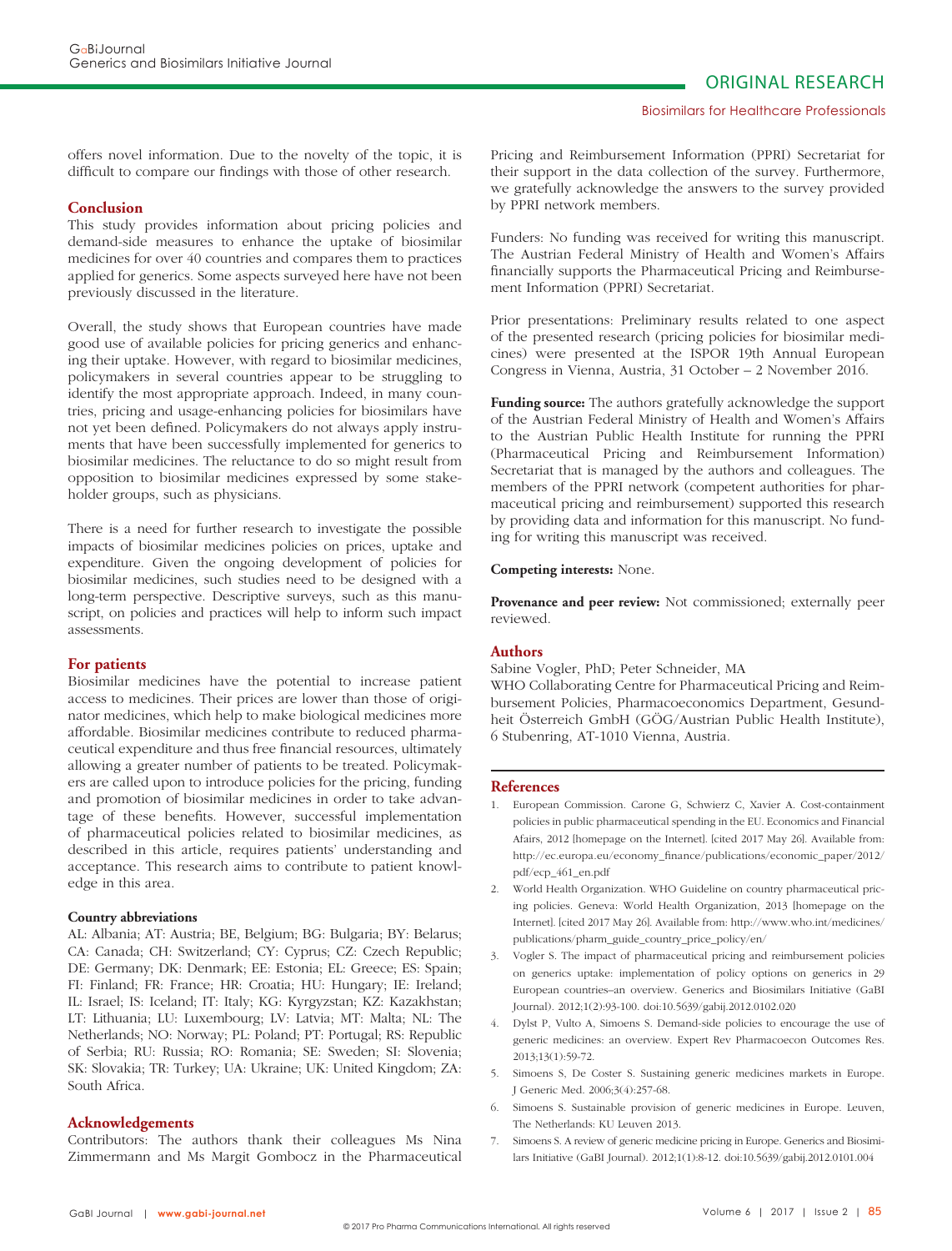#### Biosimilars for Healthcare Professionals

- 8. Vogler S, Zimmermann N. How do regional sickness funds encourage more rational use of medicines, including the increase of generic uptake? A case study from Austria. Generics and Biosimilars Initiative Journal (GaBI Journal). 2013;2(2):65-75. doi:10.5639/gabij.2013.0202.027
- 9. Dylst P, Vulto A, Simoens S. The impact of reference-pricing systems in Europe: a literature review and case studies. Expert Rev Pharmacoecon Outcomes Res. 2011;11(6):729-37.
- 10. Godman B, Wettermark B, Bishop I, Burkhardt T, Fürst J, Garuoliene K. European payer initiatives to reduce prescribing costs through use of generics. Generics and Biosimilars Initiative Journal (GaBI Journal). 2012;1(1):22-7. doi:10.5639/gabij.2012.0101.007
- 11. World Health Organization. Cameron A, Laing R. Cost savings of switching private sector consumption from originator brand medicines to generic equivalents. World Health Report, Background Paper, 35. Geneva 2010 [homepage on the Internet]. [cited 2017 May 26]. Available from: http://www.who.int/ healthsystems/topics/financing/healthreport/35MedicineCostSavings.pdf
- 12. World Health Organization. Regional Office for Europe. Access to new medicines in Europe: technical review of policy initiatives and opportunities for collaboration and research. Copenhagen, 2015 [homepage on the Internet]. [cited 2017 May 26]. Available from: http://www.euro.who.int/en/healthtopics/Health-systems/health-technologies-and-medicines/publications/2015/ access-to-new-medicines-in-europe-technical-review-of-policy-initiativesand-opportunities-for-collaboration-and-research-2015
- 13. Derbyshire M. Patent expiry dates for best-selling biologicals. Generics and Biosimilars Initiative Journal (GaBI Journal). 2015;4(4):178-9. doi:10.5639/ gabij.2015.0404.040
- 14. Haustein R, de Millas C, Höer A, Häussler B. Saving money in the European healthcare systems with biosimilars. Generics and Biosimilars Initiative Journal (GaBI Journal). 2012;1(3-4):120-6. doi:10.5639/gabij.2012.0103-4.036
- 15. Mack A. Norway, biosimilars in different funding systems. What works? Generics and Biosimilars Initiative Journal (GaBI Journal). 2015;4(2):90-2. doi:10.5639/gabij.2015.0402.018
- 16. Curto S, Ghislandi S, van de Vooren K, Duranti S, Garattini L. Regional tenders on biosimilars in Italy: an empirical analysis of awarded prices. Health Policy. 2014;116(2-3):182-7.
- 17. European Commission. What you need to know about biosimilar medicinal products. Consensus Information Document [homepage on the Internet]. [cited 2017 May 26]. Available from: http://www.medicinesforeurope.com/ wp-content/uploads/2016/03/biosimilars\_report\_en.pdf
- 18. Acha V, Allin P, Bergunde S, Bisordi F, Roediger A. What pricing and reimbursement policies to use for off-patent biologicals? – Results from the EBE 2014 biological medicines policy survey. Generics and Biosimilars Initiative Journal (GaBI Journal). 2015;4(1):17-24. doi:10.5639/gabij.2015.0401.006
- 19. Mestre-Ferrandiz J, Towse A, Berdud M. Biosimilars: how can payers get longterm savings? Pharmacoeconomics. 2016;34(6):609-16.
- 20. Renwick MJ, Smolina K, Gladstone EJ, Weymann D, Morgan SG. Postmarket policy considerations for biosimilar oncology drugs. Lancet Oncol. 2016;17(1):e31-8.
- 21. Mendoza C, Ionescu D, Radière G, Rémuzat C, Young K, Toumi M. Biosimilar substitution policies: an overview. Value Health. 2015;18(7):A525.
- 22. Drozd M, Szkultecka-Dębek M, Baran-Lewandowska I. Biosimilar drugsautomatic substitution regulations review. Polish ISPOR chapter's Therapeutic Programs and Pharmaceutical Care (TPPC) task force report. J Health Policy Outcomes Res. 2014;1:52-7.
- 23. Vogler S, Leopold C, Zimmermann N, Habl C, de Joncheere K. The Pharmaceutical Pricing and Reimbursement Information (PPRI) initiative–experiences from engaging with pharmaceutical policy makers. Health Policy Technol. 2014;3(2):139-48.
- 24. World Health Organization. List of participating Member States [homepage on the Internet]. [cited 2017 May 26]. Available from: http://www.euro. who.int/en/health-topics/disease-prevention/vaccines-and-immunization/ european-immunization-week/european-immunization-week-20052015/ european-immunization-week-2012/list-of-participating-member-states)
- 25. Gombocz M, Vogler S, Zimmermann N. Ausschreibungen für Arzneimittel: Erfahrungen aus anderen Ländern und Umsetzungsstrategien für Österreich. 2016.
- 26. GaBI Online Generics and Biosimilars Initiative. Huge discount on biosimilar infliximab in Norway [www.gabionline.net]. Mol, Belgium: Pro Pharma Communications International; [cited 2017 May 26]. Available from: www.gabionline. net/Biosimilars/General/Huge-discount-on-biosimilar-infliximab-in-Norway
- 27. Curto A, Van de Vooren K, Garattini L, Lo Muto R, Duranti S. Regional tenders on biosimilars in Italy: potentially competitive? Generics and Biosimilars Initiative (GaBI Journal). 2013;2(3):123-7. doi:10.5639/gabij.2013. 0203.036
- 28. World Health Organization. Collaborating Centre for Pharmaceutical Pricing and Reimbursement Policies. Leopold C, Habl C, Vogler S. Tendering of pharmaceuticals in EU Member States and EEA countries. Results from the country survey. Vienna: ÖBIG Forschungs- und Planungsgesellschaft mbH, 2008 [homepage on the Internet]. [cited 2017 May 26]. Available from: http://whocc.goeg.at/ Literaturliste/Dokumente/BooksReports/Final\_Report\_Tendering\_June\_08.pdf
- 29. Petrou P, Talias MA. Tendering for pharmaceuticals as a reimbursement tool in the Cyprus public Health Sector. Health Policy Technol. 2014;3(3):167-75.
- 30. Wouters OJ, Kanavos PG. Transitioning to a national health system in Cyprus: a stakeholder analysis of pharmaceutical policy reform. Bull World Health Organ. 2015;93(9):606-13.
- 31. Vogler S, Habl C, Leopold C, Rosian-Schikuta I, de Joncheere K. PPRI Report. Vienna: (PPRI), 2008. Available from: https://ppri.goeg.at/Downloads/Publications/ PPRI\_InterimTechnicalReport.pdf
- 32. Habl C, Vogler S, Leopold C, Schmickl B, Fröschl B. Referenzpreissysteme in Europa. Analyse und Umsetzungsvoraussetzungen für Österreich; Wien: ÖBIG Forschungs- und Planungsgesellschaft mbH; 2008.
- 33. Dylst P, Vulto A, Simoens S. Tendering for outpatient prescription pharmaceuticals: what can be learned from current practices in Europe? Health Policy. 2011;101(2):146-52.
- 34. Thomsen E, Er S, Schüder P, PHIS Pharma Profile Denmark. Vienna: Pharmaceutical Health Information System (PHIS), 2011.
- 35. Leopold C, Habl C, Vogler S, Rosian-Schikuta I. Steuerung des Arzneimittelverbrauchs am Beispiel Dänemark. Vienna: Gesundheit Österreich GmbH (Austrian Health Institute), 2008.
- 36. Ministry of Health Denmark/Danish Health and Medicines Authority. Flowchart of the pharmaceutical system in Denmark. Poster. 3rd International PPRI Conference on Pharmaceutical Pricing and Reimbursement Policies Challenges Beyond the Financial Crisis. 12–13 October 2015; Vienna, Austria.
- 37. Vogler S. How large are the differences between originator and generic prices? Analysis of five molecules in 16 European countries. Farmeconomia. Health Economics and Therapeutic Pathways. 2012;13(Suppl 3):29-41.
- 38. Simoens S. Developing competitive and sustainable Polish generic medicines market. Croat Med J. 2009;50(5):440-8.
- 39. Dylst P, Simoens S. Does the market share of generic medicines influence the price level?: a European analysis. Pharmacoeconomics. 2011;29(10):875-82.
- 40. Aalto-Setälä V. The impact of generic substitution on price competition in Finland. Eur J Health Econ. 2008;9(2):185-91.
- 41. Spinks J, Chen G, Donovan L. Does generic entry lower the prices paid for pharmaceuticals in Australia? A comparison before and after the introduction of the mandatory price-reduction policy. Aust Health Rev. 2013;37(5): 675-81.
- 42. Progenerika. Kanavos P. Tender systems for outpatient pharmaceuticals in the European Union: evidence from The Netherlands and Germany. European Medicines Information Network (EMINet), 2012 [homepage on the Internet]. [cited 2017 May 26]. Available from: http://www.progenerika.de/wp-content/ uploads/2013/02/Anlage-2\_Tendering-Report-EMINET-13OCT2012-FINAL.pdf
- 43. European Commission. Kanavos P, Seeley L, Vandoros S. Tender systems for outpatient pharmaceuticals in the European Union: evidence from The Netherlands, Germany and Belgium. European Medicines Information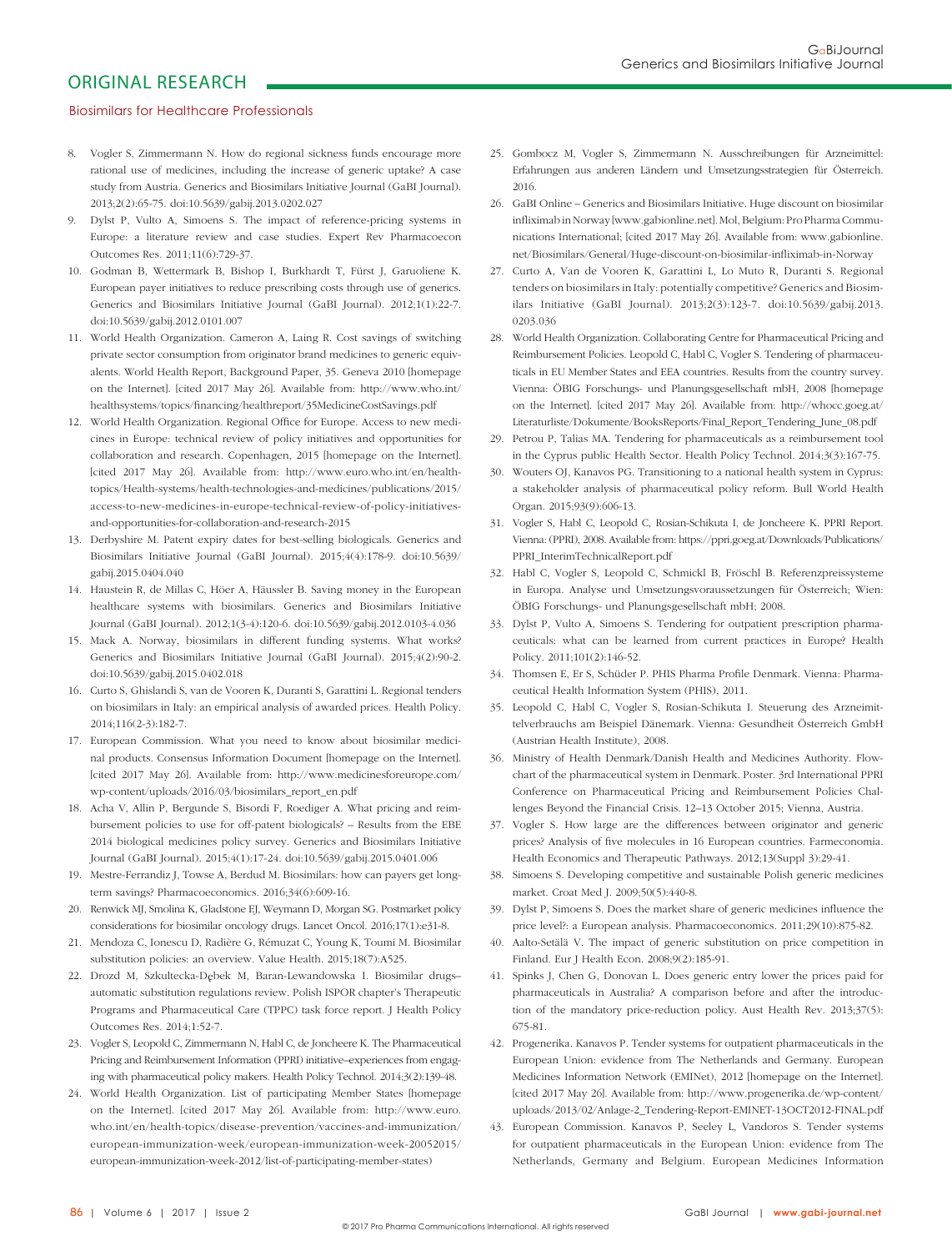#### Biosimilars for Healthcare Professionals

Network (EMINet), 2009 [homepage on the Internet]. [cited 2017 May 26]. Available from: http://ec.europa.eu/docsroom/documents/7607?locale=en

- 44. Flume M. Regional management of biosimilars in Germany. Generics and Biosimilars Initiative Journal (GaBI Journal). 2016;5(3):125-7. doi:10.5639/ gabij.2016.0503.031
- 45. Towse A, Mestre-Ferrandiz J, Berdud M, Brown JD, Walson PD, Godman B, et al. Biosimilars: achieving long-term savings and competitive markets. Generics and Biosimilars Initiative Journal (GaBI Journal). 2016;5(3):103-4. doi:10.5639/ gabij.2016.0503.027
- 46. European Commission. Report of the multi-stakeholder workshop on biosimilar medicinal products. 2016 [homepage on the Internet]. [cited

# **Annex: Generics and biosimilars policies 2016**

## **1. Generic substitution, 2016**

2017 May 26]. Available from: http://ec.europa.eu/DocsRoom/documents/ 19302

- 47. Goll G, Olsen I, Jorgensen K, Lorentzen M, Bolstad N, Haavardsholm E, et al. Biosimilar infliximab (CT-P13) is not inferior to originator infliximab: results from a 52-week randomized switch trial in Norway. Arthritis Rheumatol. 2016;68(Suppl 10).
- 48. IMS Health. Australia: substitution rules for biosimilars criticies by researchbased industry. IMS Pharma Pricing & Reimbursement. 2015;20(10): 306-2.

Copyright © 2017 Pro Pharma Communications International

Definition: Practice of substituting a medicine, whether marketed under a trade name or generic name (branded or unbranded generic), with a less expensive medicine, e.g. branded or unbranded generic, often containing the same active ingredient(s). Generic substitution may be allowed (indicative generic substitution) or required (mandatory/obligatory generic substitution).

| Generic substitution<br>allowed (out-patients)                                       | If allowed, indicative<br>or obligatory | Applicable for generics<br>solely or also other med<br>e.g. parallel imported | Year of<br>intro if<br>appl. | Major changes (pls.   Any further<br>  indicate year and<br>content of change) | comments |
|--------------------------------------------------------------------------------------|-----------------------------------------|-------------------------------------------------------------------------------|------------------------------|--------------------------------------------------------------------------------|----------|
| appl.: applicable; c.: country; intro.: introduction; med.: medicines; pls.: please. |                                         |                                                                               |                              |                                                                                |          |

# **2. Biosimilar substitution (substitution of biotechnological medicines), 2016**

Definition: Practice of dispensing a biosimilar medicine instead of another equivalent and interchangeable biosimilar or biotechnological originator medicine at the pharmacy level without consulting the prescriber.

| C. | Biosimilar substitution                               | Specific conditions for biosimilar<br>substitution, e.g. only between<br>biosimilars, for specific patients | Year of intro., if appl. | Legal basis<br>for permission | Planned changes,<br>discussion on<br>changes, any further<br>comments |  |
|----|-------------------------------------------------------|-------------------------------------------------------------------------------------------------------------|--------------------------|-------------------------------|-----------------------------------------------------------------------|--|
|    | appl.: applicable; c.: country; intro.: introduction. |                                                                                                             |                          |                               |                                                                       |  |

# **3. Biosimilar switch practice, 2016**

Definition: A switch is a decision by the treating physician to exchange one medicine for another medicine with the same therapeutic intent in patients who are undergoing treatment. Please comment whether switching to biosimilars is encouraged, and/or recommended, e.g. by authorities (at national or regional level, for instance), medical societies, in your country.

| is encouraged and<br>recommended | Switching to biosimilars Specifications of the switch<br>related to patients (only for<br>naïve patients, or for naïve<br>and non-naïve patients) | Specifications of the switch   Further specifications,<br>related to medicines<br>switches between biosim-<br>ilars, or only from origina-<br>tor to biosimilars) | e.g. no national<br>recommendation | Any further<br>comments |  |  |
|----------------------------------|---------------------------------------------------------------------------------------------------------------------------------------------------|-------------------------------------------------------------------------------------------------------------------------------------------------------------------|------------------------------------|-------------------------|--|--|
| c.: country.                     |                                                                                                                                                   |                                                                                                                                                                   |                                    |                         |  |  |

# **4. INN prescribing, 2016**

Definition: Requirements for prescribers, e.g. physicians, to prescribe medicines by its INN, i.e. the active ingredient name instead of the brand name. INN prescribing may be allowed (indicative INN prescribing) or required (mandatory/obligatory INN prescribing).

| INN prescribing (not)<br>allowed                                                                            | If allowed, indicative or<br>obligatory | Year of intro., if appl. | Major changes (pls. indicate<br>year and content of change) | Any further<br>comments |
|-------------------------------------------------------------------------------------------------------------|-----------------------------------------|--------------------------|-------------------------------------------------------------|-------------------------|
| appl.: applicable; c.: country; INN: international nonproprietary name; intro.: introduction; pls.: please. |                                         |                          |                                                             |                         |

# **5. Reference price system (internal price referencing, therapeutic price referencing), 2016**

Definition: The third-party payer determines a maximum price (= reference price) to be reimbursed for certain medicines. On buying a medicine for which a fixed price/amount (~ the so-called reimbursement price) has been determined, the insured person must pay

**DOI: 10.5639/gabij.2017.0602.015**